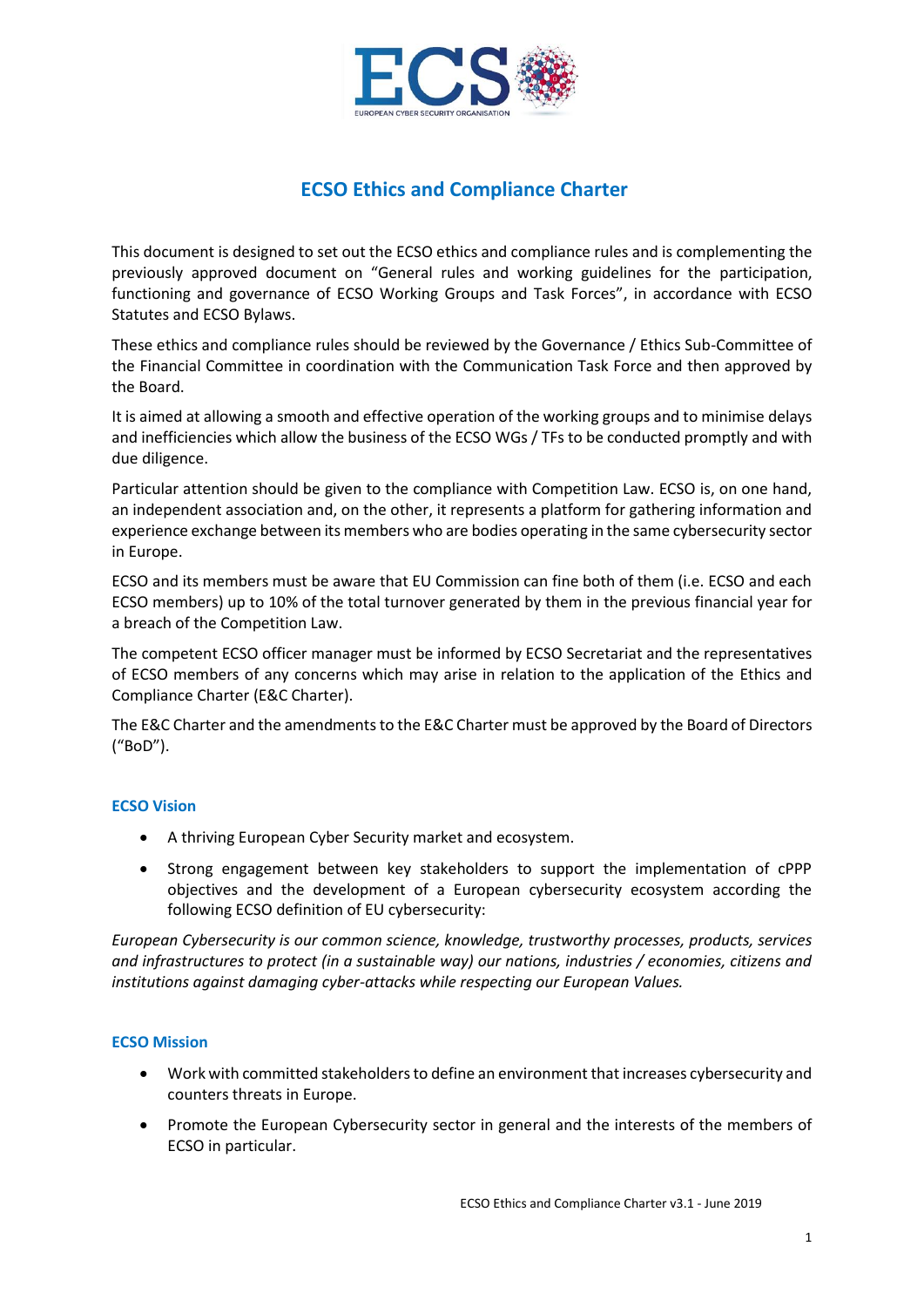

- Work with all main stakeholders to define an environment that increases cybersecurity and counters threats but that is realistic, achievable and acceptable by the market.
- Implement strategy decisions and recommendations from the Association, Partnership Board and Strategy / Coordination Committee.
- Encourage the funding of research and development and of investments in EU cybersecurity in general, that result in a stronger European cybersecurity industry to guide cybersecurity in the direction which is of most value to the security of Europe, of its economy and the cyber security industry.

#### **Ethical Principles (reminder from "ECSO WG general rules and working guidelines")**

- The ECSO association exists to work in the interest of all members of ECSO.
- No agreement or engagement shall take place on competition issues that could be construed as breaching competition law.
- While working in ECSO, efforts shall be focused on the common interests of the cyber security community and not the interests of individual Members or group of Members.
- The general spirit shall be one of co-operation. Differences and rivalries between private companies, public institutions or professional organisations that may impair the effectiveness of the working groups shall, when possible, be resolved by consensus.
- Any issues or concerns with fairness should be raised immediately with the Board and discussed.
- The ECSO activities will strive for a maximum of transparency, democratic approach and representativeness as requested by the European Institutions and ECSO Members.

#### **E&C Charter Purpose**

The primary purpose for the ECSO's Ethics and Compliance Charter is to establish the behaviour expected by representatives from members or person of the ECSO Secretariat operating on behalf of or for ECSO.

- $\circ$  It guides the person in doing his or her job / task
- o It protects the person from undue outside pressure
- $\circ$  It helps to explain the function of the job / task to others
- o It helps the person interact with others
- o It serves to establish the expectations in others' minds
- $\circ$  It addresses the conduct of the volunteer within the association

#### **The ECSO Ethics and Compliance Charter is composed by three parts:**

- **A. ECSO Commitments to Integrity**
- **B. The Ethics & Compliance (E&C) sub-committee of the Financial Committee**
- **C. ECSO Code of Conduct**

#### **A. ECSO Commitments to Integrity**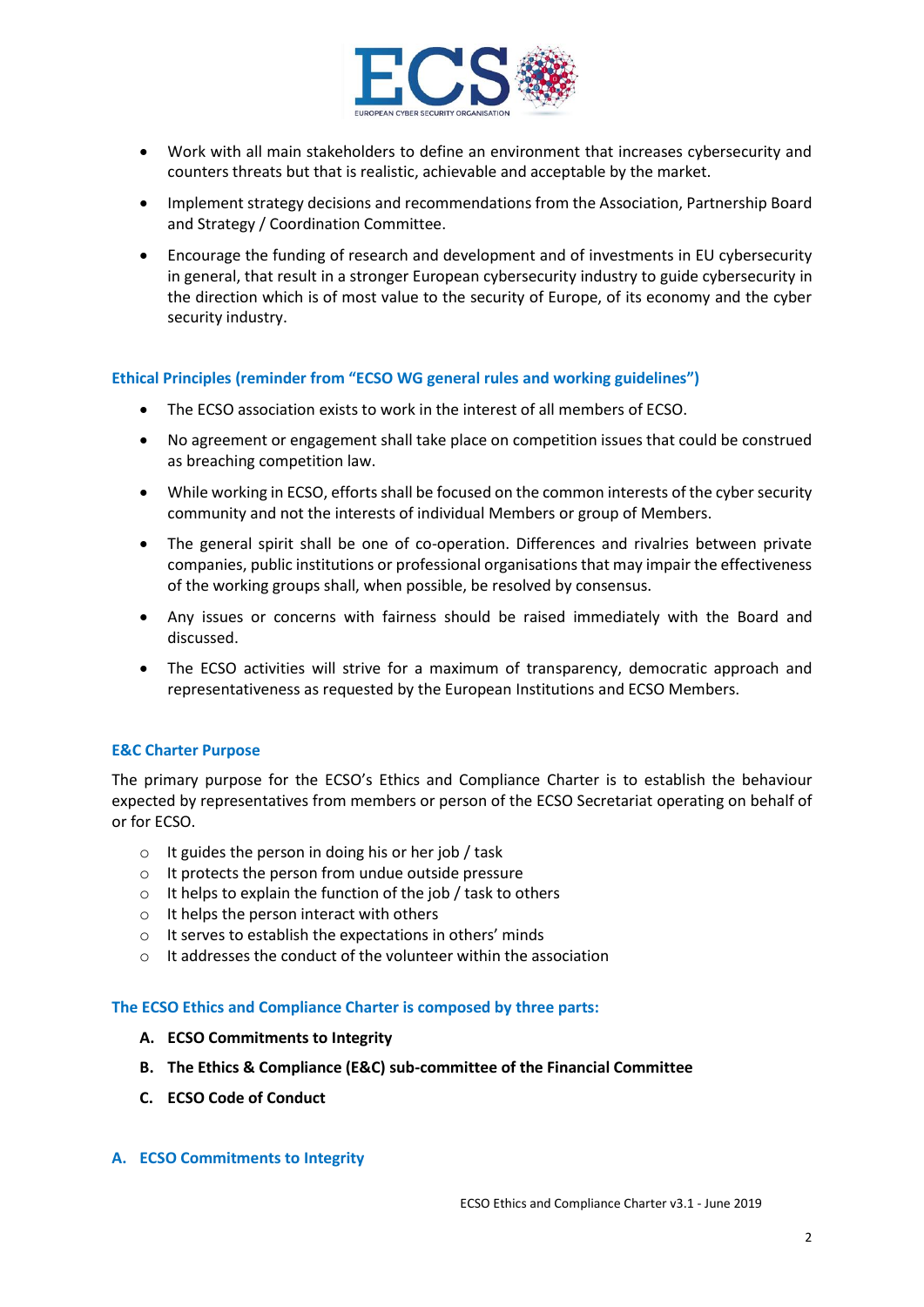

Commitment is key to the successful fulfilment of objectives and dedication to activities, guaranteeing achievement and declaring personal commitment based on faithfulness and trust. Commitment goes hand in hand with accountability as each of us has a duty to account for our decisions and actions and to accept responsibility for them and their consequences.

Integrity is the power of honesty, the alignment and coherence between words and actions, between promises and their fulfilment. We maintain our integrity by acting honestly at all times, by fostering professional courtesy and mutual respect, by being fair when working with others, in practices and procedures as well as in interactions between all players, and by guaranteeing good guidance in work on behalf of others.

Integrity can only be attained through the observance of any and all regulations. As such, all those involved in ECSO and ECSO activities must be aware of both internal and external regulations.

Though ECSO respects the established rules and regulations, it acknowledges that the value and benefits of the associated networking activities are essentially dependent on the integrity of all actors involved, regardless of the nature of their involvement in ECSO.

ECSO invites its members participating in its activities to devote their best efforts to nurturing a climate of respect, mutual trust and cooperation.

#### **Commitment to Our People**

ECSO believes that its workplace and governance body meetings (including Board meetings, Working Group meetings, General Assembly meetings, etc.) should be based on respect, honesty and fairness. We encourage engagement and are committed to maintaining high standards of quality, integrity, health and safety.

#### **Commitment to ECSO**

Representatives from ECSO members of the Board of Directors, members of the Partnership Board, Working Group or Task Force Chairs and Vice-chairs, WG representatives from members, Secretary General and ECSO Secretariat staff, in the context of their ECSO engagement, are committed to avoiding any conflicts that might put their personal interests ahead of what is best for ECSO. Additionally, all are encouraged to speak up and seek guidance from the Ethics & Compliance sub Committee of the Financial Committee if they have any ethical or compliance concerns.

#### **Commitment to responsible partnerships and proactive, appropriate participation in public and political debates**

ECSO seeks responsible partnerships that streamline, complement and create synergies in cybersecurity efforts in Europe and beyond.

ECSO initiates and participates in public and policy debates to share the input from ECSO communities with the appropriate stakeholders. These also provide a platform for the discussion of policy issues among their target groups by using ECSO activities.

#### **Commitment to Excellence**

Excellence is an essential objective for individuals and organisations; it is the desire to achieve the highest quality in all endeavours, find the best solutions to new challenges, and contribute to tangible and intangible results and outcomes to guarantee progress and welfare.

ECSO aims to achieve excellence in its organisation and framework by providing the best quality in its procedures and services, fostering an environment that encourages excellence, and striving for continuous improvement and dedication to achieving ECSO's ambitions and goals.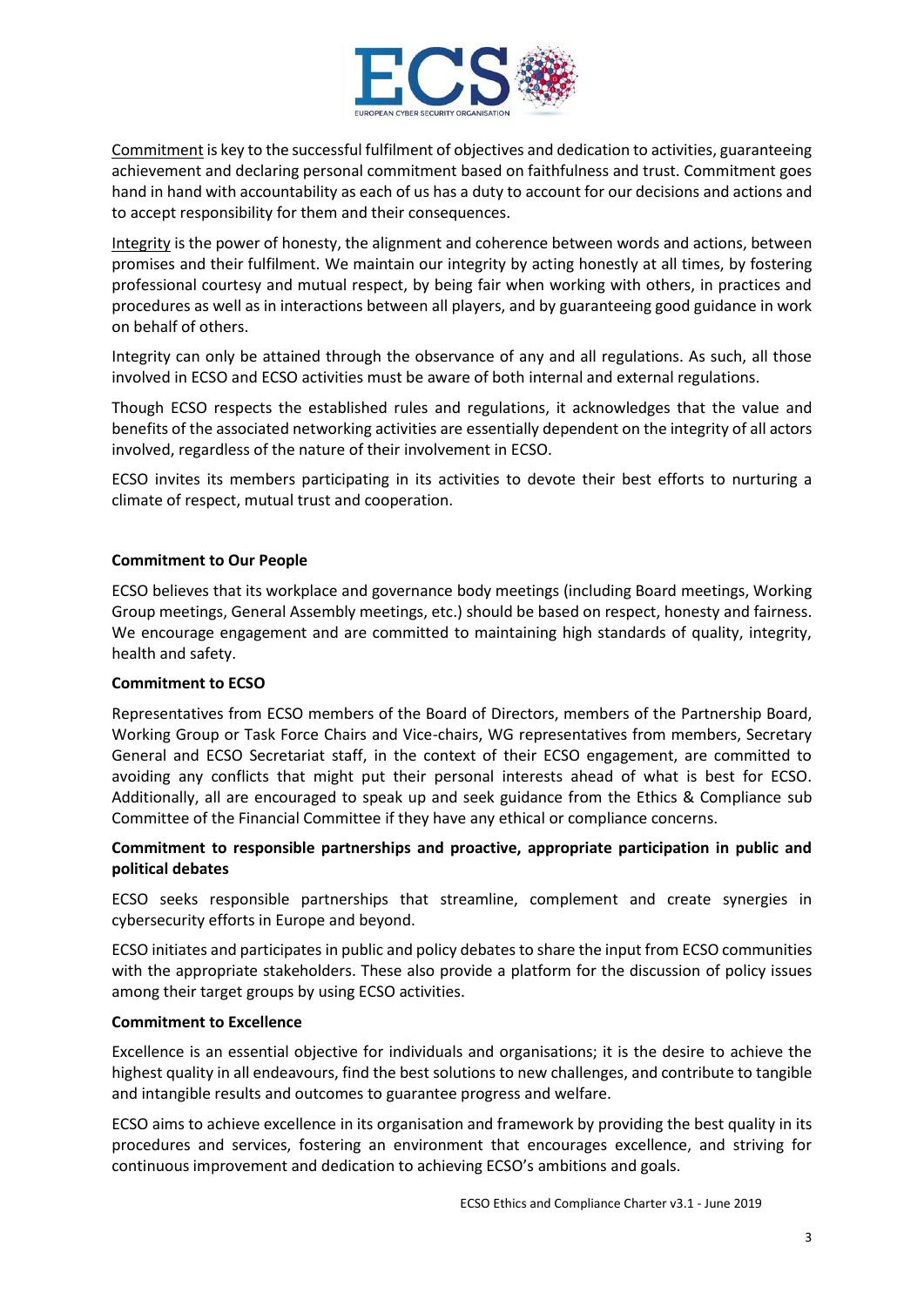

ECSO will seek to achieve the highest standards and will contribute to our activities honestly and honourably in a fair manner and encourage our members and linked stakeholders to do the same.

All aspects of the governance, management and implementation of the ECSO organisation and its activities foster a professional spirit and cooperative attitude.

The ECSO Association and its members shall behave in a professional manner and will respect the reputation of our sector and the other organisations with which we liaise.

The ECSO Association and its members act fairly and without prejudice at all times, pursuant to the mission, objectives and values of ECSO. They will always be mindful of their responsibility to uphold and enhance the ethical standards and reputation of ECSO.

The ECSO Association and its members pursue the ECSO objectives according to the principles of good governance, lean management and best practice. ECSO operates with an eye on maximum efficiency, effectiveness and user-friendliness while ensuring the clear and logical demarcation of roles and responsibilities. ECSO will always uphold high standards of conduct and commit to thoroughness, efficiency and regularity in the fulfilment of our tasks and responsibilities.

ECSO actively listens, responds, encourages teamwork and makes decisions based on facts and data, in an environment that encourages promotion, achievement and continuous learning so that ECSO can improve its own performance.

ECSO proactively identifies, assesses and manages risks with a proportional effort with the understanding that well-managed risks are also a source of opportunity for greater potential and impact.

ECSO provides ECSO participants with appropriate and impartial supervision, guidance and support.

ECSO values everyone and strives to ensure that they are treated equally and fairly, regardless of their gender, age, religious beliefs, ethnicity, political convictions or any other features. Moreover, ECSO values diversity as an asset to our pan-European, multi-cultural and interdisciplinary cooperation. ECSO pledges to expend maximum effort in fostering and enhancing the potential of participants in ECSO activities. ECSO strives to create opportunities for everyone to fulfil their full potential, regardless of their financial status or origin.

#### **Commitment to Conducting Ethical Business**

Business meals, hospitality, and modest non-monetary gifts may be given or accepted in the context of the ECSO engagement, if they reflect customary business practices.

Corruption is detrimental to the work environment and is illegal. ECSO has a zero-tolerance policy towards corruption of any kind. In addition, ECSO is committed to prevent any behaviour between its representatives from ECSO members of the Board of Directors, members of the Partnership Board, Working Group or Task Force Chairs and Vice-chairs, WG representatives from members, Secretary General and ECSO Secretariat staff, that could hamper competition (such as pricing discussions, market sensitive information sharing, illegal accords or boycotts).

#### **Commitment to Protection and Safety**

Activities carried out with the support of ECSO must comply with fundamental ethical principles, including the avoidance of strife amongst peoples or nations.

## **Commitment to Building Trust and Safeguarding Confidential Information (right to privacy and use of personal data)**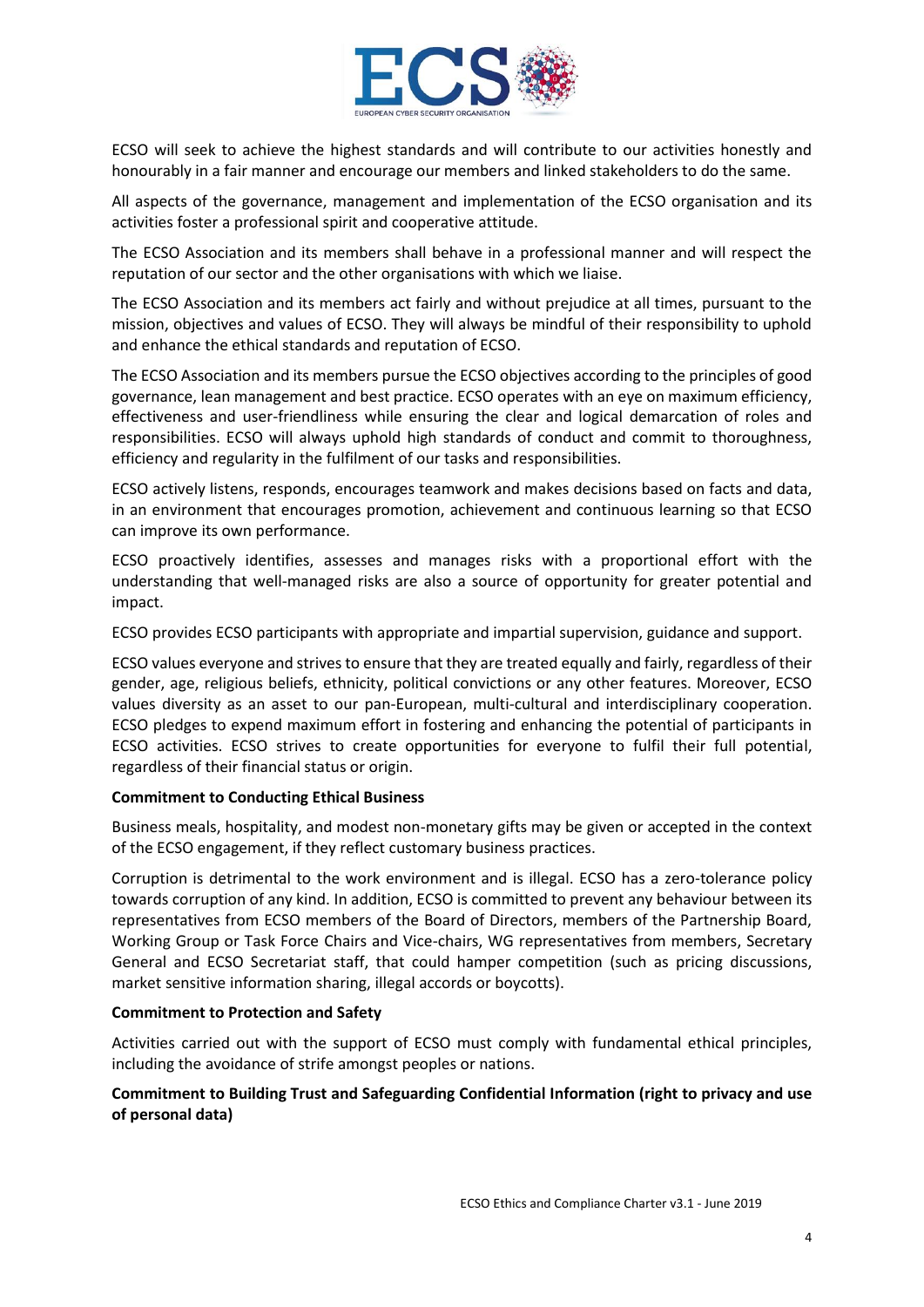

ECSO Stakeholders shall protect the property and confidential information of ECSO and of its stakeholders. Protecting confidential data (with application of the GDPR), keeping accurate records, and adhering to all laws governing our association are key to our long-term success.

ECSO shows due respect to every person's right to privacy and to the protection thereof. ECSO pledges to limit the collection of data on participants and other individuals involved with ECSO to those aspects which are necessary for the continuation of ECSO operations, or where required by the law of the land. ECSO also promises to restrict the dissemination of personal data to those occasions where the purpose serves the wider ECSO mission, and only with the explicit permission of the individuals involved.

#### **Commitment to responsible and professional use of the electronic communication technologies**

Electronic communication technology and media is now commonly used to conduct activities and communicate, thanks to access to the Internet, intranet systems, e-mail, telephones and mobile devices. ECSO expects everyone to use such technology in a responsible and professional manner consistent with this E&C Charter and other ECSO policies.

#### **Commitment to be Responsive**

ECSO is committed to respond to employees' or members' concerns and suggestions. Our Ethics & Compliance sub Committee is available to offer guidance and support (including reporting incidents or raising concerns confidentially and without fear of any form of retaliation).

#### **B. The Ethics & Compliance (E&C) sub-committee of the Financial Committee**

- 1. ECSO has established an Ethics & Compliance sub-committee as part of the Financial Committee. It will receive support from the Communication Task Force for what concerns ECSO communication issues and by the ECSO Task Force on EU legislation for possible issues linked to Competition Law. On request of the Chairperson of ECSO, the sub-committee shall advise the Board of Directors on any ethical question related to this E&C Charter and provide general recommendations to the Board of Directors, ECSO staff or ECSO members on ethical issues relevant under the E&C Charter.
- 2. ECSO Stakeholders concerned shall co-operate fully with the E&C sub-committee, in particular by providing all the relevant additional information requested. They shall have the possibility to be heard if the sub-committee considers issuing a negative opinion.
- 3. The sub-committee shall consist of the ECSO Board members part of the Financial Committee. If needed, other Board members can be associated to this sub-committee, following selection by the Board of Directors. They shall have an impeccable record of professional behaviour as well as experience in high-level functions. The composition of the sub-committee should reflect as much as possible the composition of ECSO.
- 4. ECSO shall provide secretarial support to the sub-committee.

#### **C. ECSO – Code of Conduct**

ECSO welcomes any assessment or constructive criticism in order to cultivate an honest and responsible organisation. ECSO will follow at best the general rules of its members and, where appropriate, seek guidance from these members on any rules of relevance.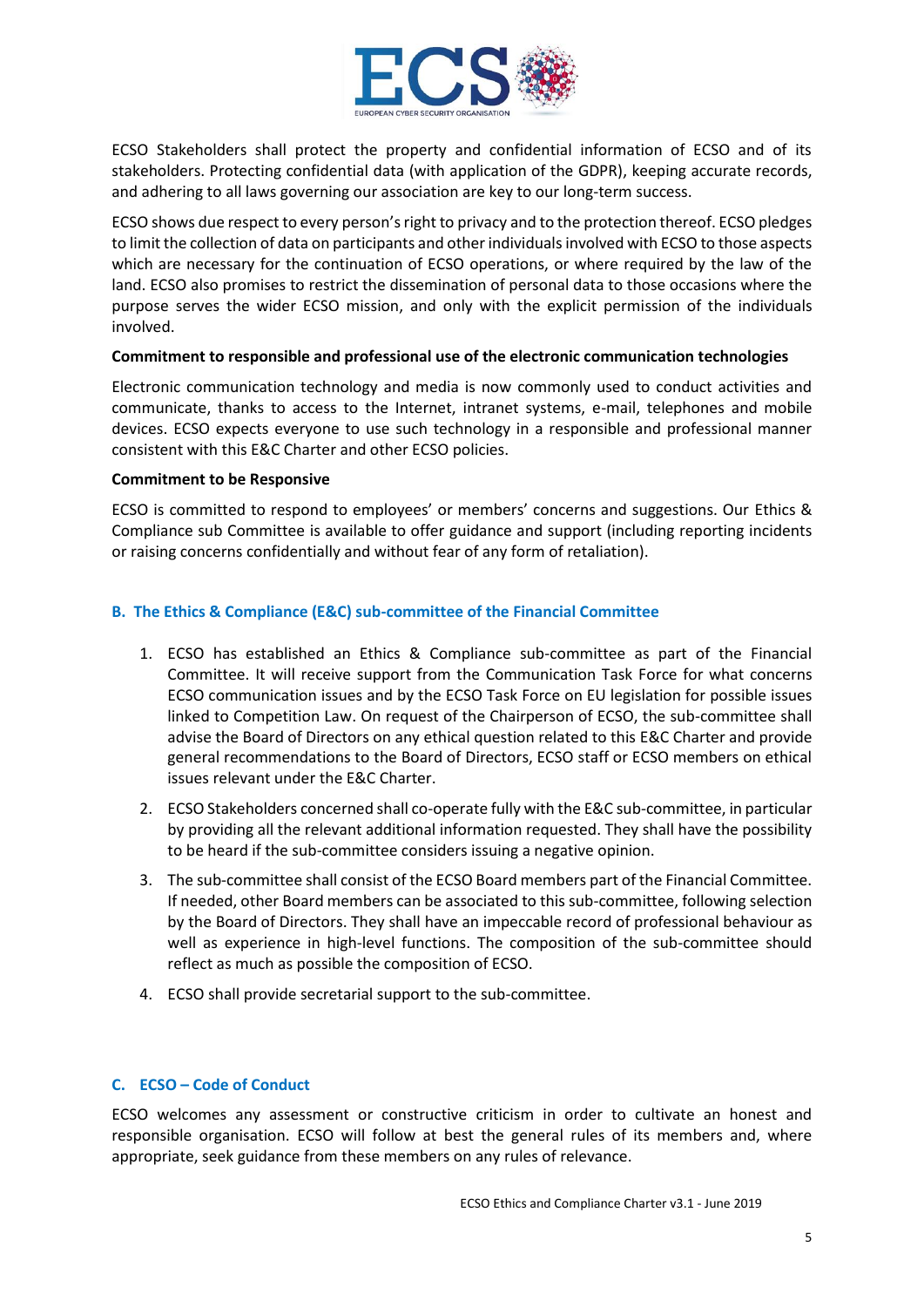

Should non-compliance with ethical principles, values and responsibilities result in misconduct, the ECSO Association will ensure that all such allegations or reports of any other irresponsible or unprofessional behaviour are acknowledged and receive an appropriate and proportional response. In the event of confirmed cases of misconduct, appropriate action will be taken, having been fairly and evenly considered with regard to all the stakes involved.

Nevertheless, the ECSO Association reserves the right to take appropriate measures to preserve its reputation and that of its staff. It also reserves the right to contest and penalise any false or biased information that could damage ECSO and/or undermine the trust and support of the ECSO members and the European cybersecurity community as a whole.

All ECSO members are responsible and accountable for ensuring that the present Code of Conduct is respected and followed.

## **Article 1 - Applicability to ECSO Stakeholders**

All bodies and individuals involved in ECSO shall adhere to the ECSO principles and are responsible for respecting and promoting them, always bearing in mind that the general interest of ECSO prevails over any personal or professional interests. These principles and Code shall apply to the following persons / bodies in the conduct of their ECSO related activities (hereafter collect collectively "ECSO Stakeholders"):

- ECSO General Assembly, the ECSO Board of Directors, the Board Chairperson, Vice-Chairs and Permanent Representatives of its Members, the ECS Partnership Board and the ECSO representatives, the ECSO Secretary General and the ECSO Secretariat employees, the ECSO Committees members, the ECSO WGs Chairs, subWGs Chairs and WGs members and, when relevant, external experts and participants in ECSO activities.

#### **A) ECSO Secretariat**

- **1.** ECSO Secretariat include Secretary General, managers, and all employees whether full time, contract or part-time.
- **2.** ECSO Secretariat conduct its activities with honesty and integrity and comply with the applicable laws and regulations of the country in which they operate<sup>1</sup>.
- **3.** The tasks of ECSO Secretariat are defined and attributed by:
	- ECSO Statutes ("Statutes"); and/or
	- ECSO Bylaws ("Bylaws"); and/or
	- ECSO WG general rules and working guidelines.
- **4.** ECSO Secretariat must not, directly or indirectly, use, disclose, reproduce or make available in any form any confidential information considered sensitive under Competition Law and/or subject to Confidentiality Requirements<sup>2</sup>. This rule applies beyond the termination of the employment or contractual relationship.
- **5.** ECSO Secretariat must pay particular attention to issues of conflict of interests. If they are faced with a situation in which their interests or the interests of individuals and/or companies and/or entities with whom they have a link may conflict with that of ECSO, they must report it immediately to the Secretary General or the ECSO Chairman of the Board*.*

<sup>1</sup> ECSO is based in Brussels, Belgium.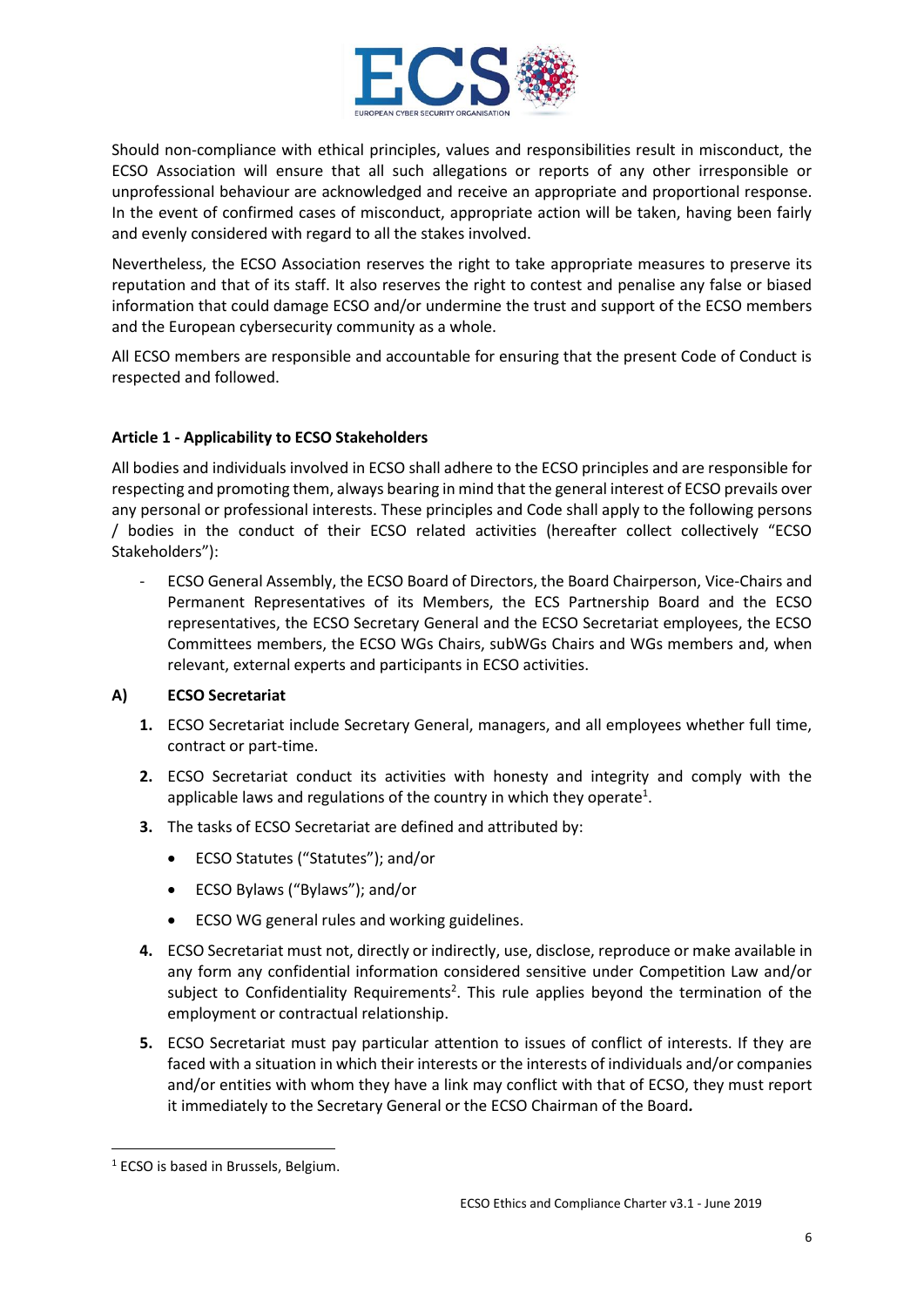

#### **B) Representatives of ECSO members**

- **1.** The representatives of ECSO members are the employees of the bodies (which are ECSO members) who participate in the Board of Directors, Directors Committees, Working Groups and Task Forces.
- **2.** The representatives of ECSO members conduct their activities with honesty, integrity and transparency and comply with the applicable laws and regulations of the country in which they operate.
- **3.** The tasks of the representative of ECSO members are defined and attributed by:
	- the Statutes;
	- the Bylaws;
	- the ECSO WG general rules and working guidelines;
- **4.** The representatives of ECSO members must not, directly or indirectly, use, disclose, reproduce or make available in any form any confidential information considered sensitive under Competition Law and/or subject to confidentiality requirements. This rule applies beyond the termination of their participation to ECSO as representative of ECSO members.
- **5.** The representatives of ECSO members must pay particular attention to issues of conflict of interests. If they are faced with a situation in which their interests or the interests of the represented ECSO member may conflict with that of ECSO, they must report it immediately to the Secretary General or the ECSO Chairman of the Board.

#### **Article 2 – Principles: act with independence, integrity, respect, loyalty and discretion**

- 1. ECSO is committed to maintaining the highest degree of integrity in all our dealings with potential, current and past members as well as other stakeholders.
- 2. The ECSO Secretary General and the ECSO Secretariat staff shall devote themselves to the performance of their duties in the general interest of the ECSO. If they currently conduct or intend to conduct any professional activities outside ECSO they should inform the Ethics & Compliance sub-committee.
- 3. ECSO Stakeholders shall behave and perform their duties with complete independence, integrity, respect, loyalty and discretion. They shall observe the highest standards of ethical conduct.
- 4. ECSO Stakeholders shall act collegially and assume collective responsibility for any decision taken by the ECSO General Assembly and the ECSO Board of Directors.
- 5. ECSO Stakeholders shall respect the dignity of the association and shall not act or express themselves, through whatever medium, in a manner which adversely affects the public perception of their independence, their integrity or the dignity of the association.
- 6. ECSO Stakeholders shall manage the material resources of ECSO in a responsible manner. They shall use these resources in full compliance with the relevant rules.

#### **Article 3** - **Conflicts of Interest**

A conflict of interest generally refers to a situation where the impartiality and objectivity of a decision, opinion or recommendation of an Agency is or might be perceived as being compromised by a personal interest held or entrusted to a given individual.

ECSO Ethics and Compliance Charter v3.1 - June 2019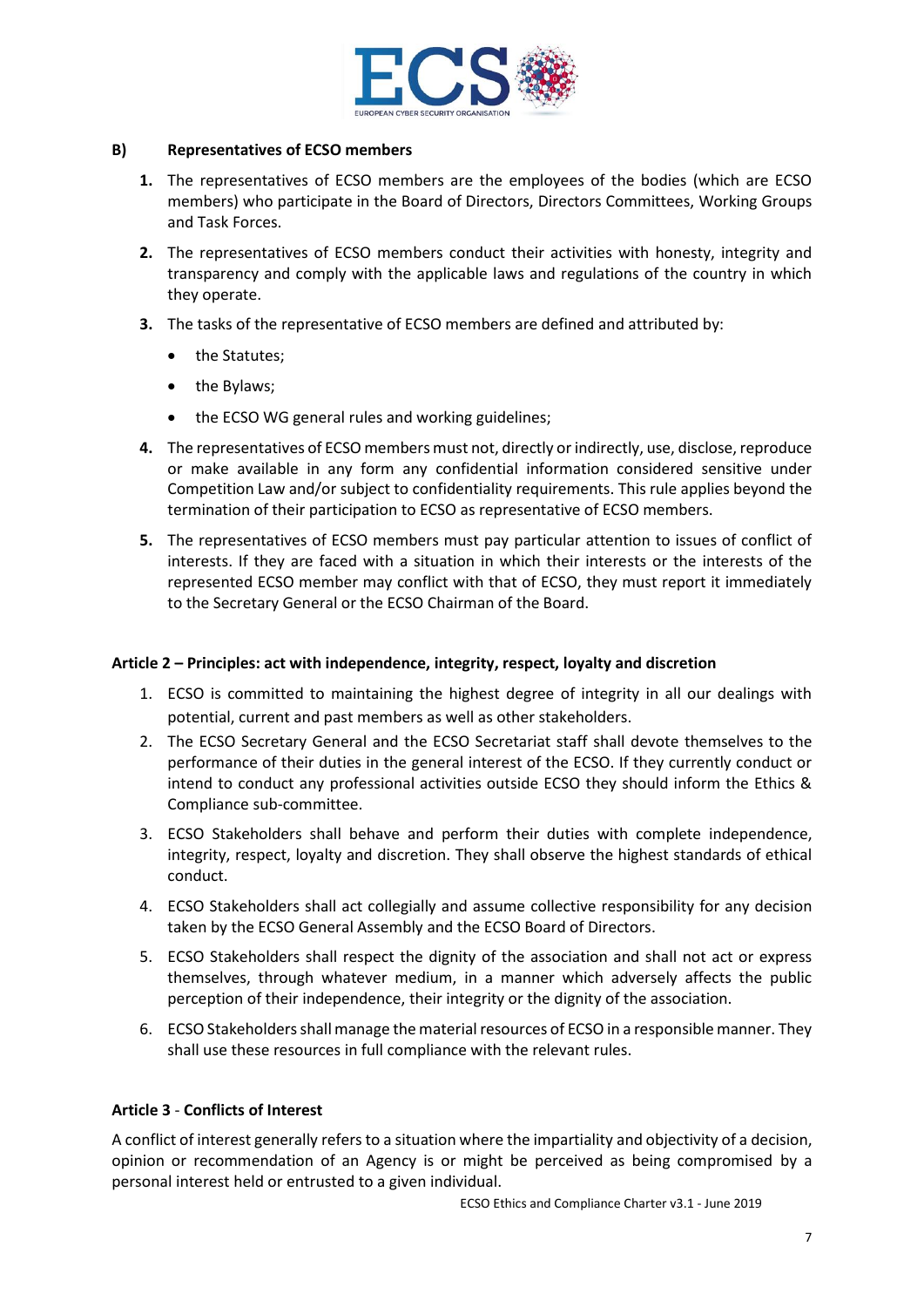

- 1. ECSO strives to avoid and manage potential conflicts of interest throughout its activities, in the governance, management and implementation of ECSO activities as well as in the daily implementation of ECSO actions.
- 2. The ECSO Stakeholders shall avoid any situation which may give rise to a conflict of interest<sup>3</sup> or which may reasonably be perceived as such.
- 3. ECSO recognises that its member companies may be in direct competition. ECSO will strive to avoid showing any preference towards any member over another and endeavour to maintain an independent position in its dealings with them.
- 4. ECSO will ensure that all relevant competition laws are respected by its members in their dealings with the ECSO Association and each other, where such dealings have been facilitated by the ECSO Association.
- 5. Representatives of ECSO members at the Board of Directors, Working Groups Chairs, sub WGs Chairs or Task Force Chairs as well as the Secretary General and other ECSO Secretariat employees shall declare any relevant financial or other interests or assets which might create a conflict of interest relevant for the performance of their ECSO activities. This information on potential conflict of interest situations shall be provided voluntarily by ECSO to the Ethics & Compliance sub-committee of the Financial Committee. The Ethics & Compliance subcommittee of the Financial Committee will then inform, if necessary, the Board of Directors about these potential conflicts of interest, suggesting following measures.
- 6. Considering the tasks and the objectives of ECSO, it will not be considered as "conflict of interest" the fact of representing the interests of a category (e.g. large companies, SMEs, RTOs etc.) by representatives of a member at the Board of Directors. Any activity of a representatives of a member at the Board of Directors perceived by Board members as representing the interests solely of its organization could be declared by the Board as a conflict of interest.
- 7. The Board of Directors of ECSO shall take any measure considered as appropriate, in the light of the information referred to in 3.5 or other available information, such as the reallocation of an activity or working group to another Chair or Director representative.
- 8. The best way to foster integrity and accountability is to ensure transparency in all instances, within the limits of the respect of personal dignity, in compliance with the data protection legislation. Transparency should be complemented by a culture of declaring interests and possibly abstaining in cases where a conflict of interest exists or could be perceived. In certain situations of Conflict of Interest, declaring the interest while abstaining from contributing, giving advice or participating in the decision-making, could be considered proportionate.
- 9. The ECSO Secretary General and the ECSO Secretariat staff shall not exercise any professional activity other than those resulting from the performance of their duties, unless authorized by the ECSO Board of Directors.

## **Article 4 – Gifts and hospitality**

Anti-corruption laws generally prohibit giving an individual "anything of value", tangible or intangible, for the purpose of securing an improper advantage, and law enforcement has interpreted "anything

<sup>&</sup>lt;sup>3</sup> A conflict of interest arises where a personal interest may influence the independent performance of their duties in the context of ECSO activities. Personal interests include, but are not limited to, any potential benefit or advantage to themselves, their spouses, partners or direct family members.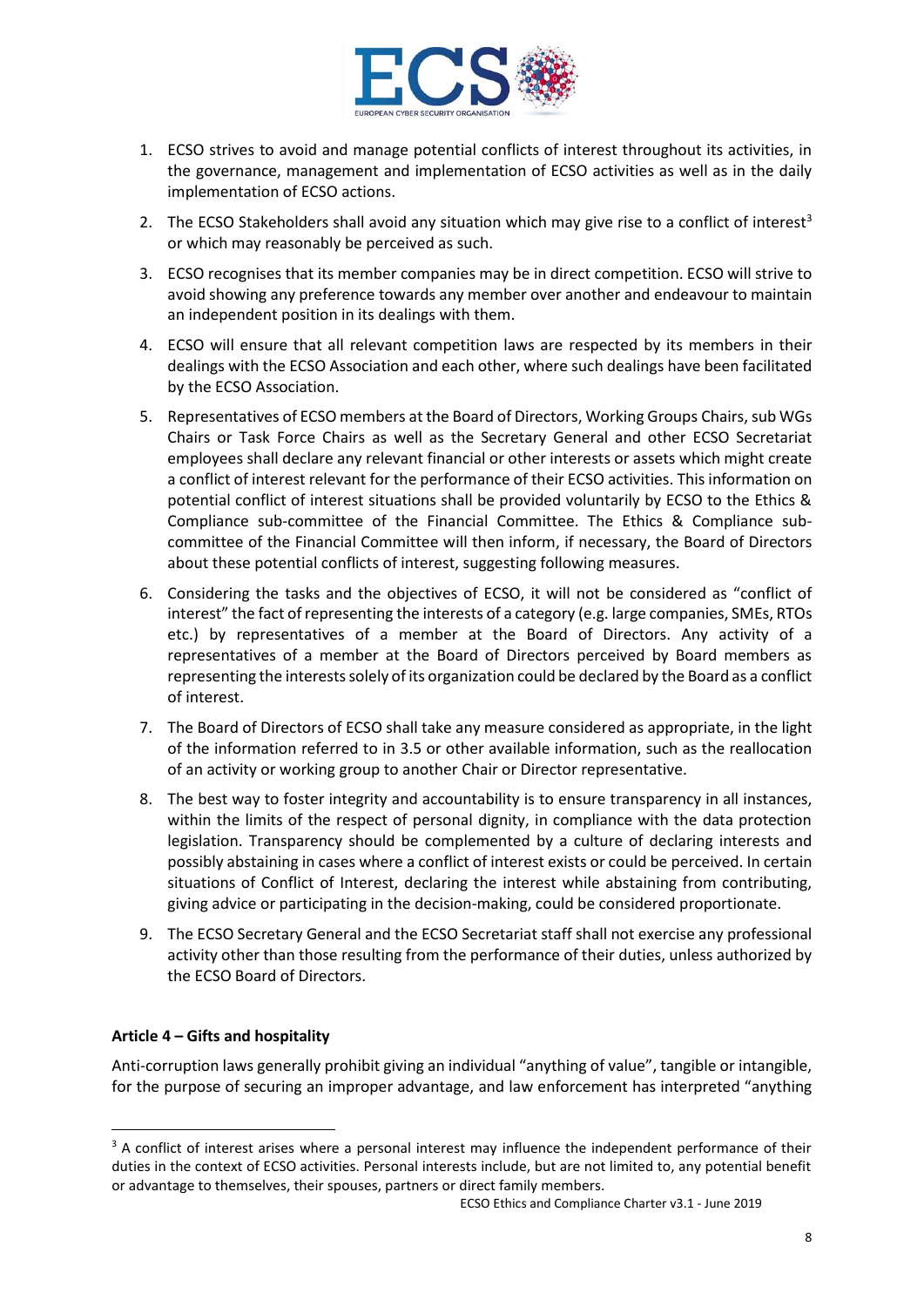

of value" broadly to include extravagant or overly frequent Gifts or Hospitality. Gifts or Hospitality include meals, entertainment, event tickets, travel or accommodation without a clear business purpose, medical, educational or living expenses etc.

- 1. Hospitality (including paid travels) offered by third parties must not be accepted unless it is in accordance with customary business practices. Attendance upon invitation to any events where they represent the association shall not be considered as hospitality.
- 2. Business meals, hospitality, and modest non-monetary gifts may be given or accepted in the context of the ECSO engagement, if they reflect customary business practices and are only acceptable if they meet transparency and proportionality criteria. They must in all cases be reasonable and must never be aimed at offering or obtaining an undue advantage or influencing a decision.
- 3. ECSO representatives shall not accept any gift with a value of more than EUR 150 in the context of their ECSO activities. When, in accordance with diplomatic and courtesy usage they receive gifts worth more than this amount, they shall declare them to the Ethics & Compliance sub-committee. In case of doubt as to the value of a gift, an evaluation shall be undertaken under the authority of the Ethics & Compliance sub-committee, whose decision on the matter shall be final.
- 4. ECSO Stakeholders shall notify the Chairperson of ECSO of any decoration, prize or honour awarded to them in the context of their ECSO activities.

#### **Article 5 – Collegiality and discretion: loyalty and proper use of information**

- 1. ECSO Stakeholders shall comply, in the context of their ECSO activities, with the duty of loyalty towards ECSO and discretion in discharging their duties. They shall act and express themselves with the restraint that their role requires.
- 2. ECSO Stakeholders will always try to maintain confidentiality, and protect all personal information received in the course of ECSO activities
- 3. ECSO Stakeholders shall refrain from disclosing to non ECSO Members information declared or considered as sensitive discussed or decided at internal ECSO meetings prior to the official communication distributed by ECSO.
- 4. ECSO Stakeholders shall take reasonable endeavours to safeguard the confidences of all members and past members and shall not disclose these confidences to their disadvantage or prejudice unless the member has released such information for public use or has given permission for disclosure.
- 5. ECSO Stakeholders are responsible for the proper handling and any external transmission of sensitive information or of confidential documents submitted to the association for information.
- 6. Official ECSO positions can be disclosed only after approval by the ECSO Board.
- 7. ECSO Stakeholders shall not make any comment that would call into question a decision taken by the Board of Directors or the General Assembly or which may harm the association's reputation.
- 8. Though committed to transparency, ECSO recognizes that the confidentiality of data and/or work may be necessary if related to the protection of the legitimate interests of ECSO and/or the individuals involved in ECSO activities. This includes, but is not limited to, procedures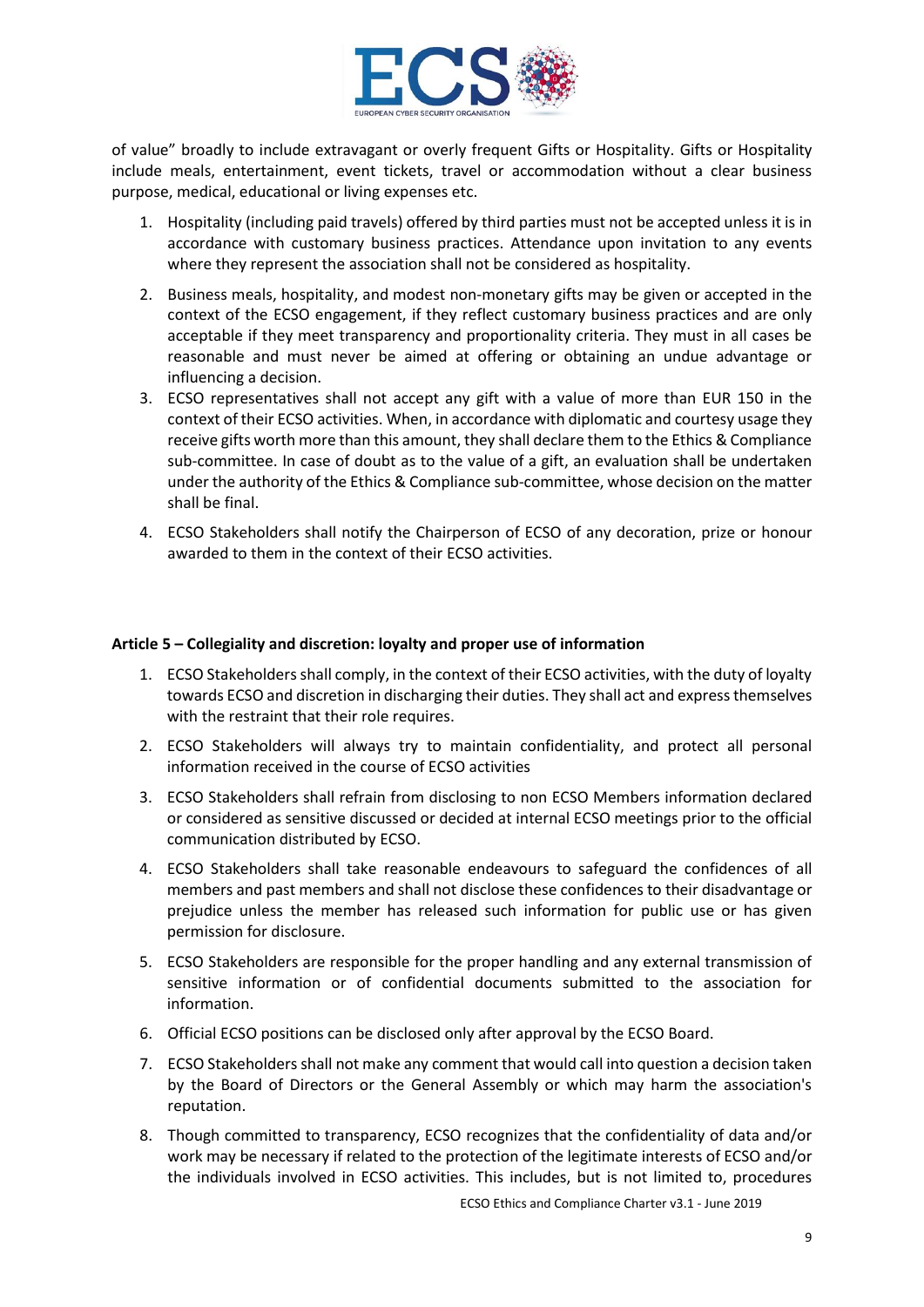

involving evaluation, selection, management, monitoring and assessment, and activities related to ECSO activities. In such cases, all ECSO stakeholders are expected commit to the non-disclosure of data identified as confidential.

### **Article 6 – Information Transparency**

Transparency is an essential principle that implies openness, clear communication and accountability necessary in organisations like ECSO, which is built on democratic principles. All ECSO actors should regularly disclose full, accurate and up-to-date information on policies and decisions related to the fulfilment of the ECSO mission and objectives. Such information should be presented in a way that is clear and accessible to the general public.

- 1. ECSO should be clear and precise about its identity and the represented sector (if any specific).
- 2. ECSO Stakeholders should be respectful, fair, honest and open when communicating with one another.
- 3. ECSO will endeavour to represent the common interests of all members.
- 4. Where there is diverging opinion within the membership, ECSO will seek to present a balanced case respecting the different interests involved.
- 5. Where appropriate ECSO will work with non-members and other associations in allied sectors on matters of joint concern.
- 6. ECSO will use reasonable endeavours to ensure the truth and accuracy of any statements made or information provided to any third party in order to never knowingly make false or misleading claims or misrepresent the views of others.
- 7. By publicly releasing relevant and understandable information on activities and meetings, ECSO keeps all interested parties informed without showing preference or favouritism to any individual or group.
- 8. ECSO responds to public inquiries, including those submitted by news media, governments and others, with prompt, courteous and honest answers through the members of the Board or representatives authorised to speak in public on ECSO's behalf (as described in the Board approved ECSO's *General rules and working guidelines for the participation, functioning and governance of ECSO Working Groups and Task Forces / Rules on external presentations*).

## **Article 7** – **Financial transparency**: **accuracy and completeness of ECSO financial reports and accounting records**

- 1. As a members' funded organisation established as a Belgian Association, ECSO provides information on its financial and accounting records according to Belgian laws and usual accounting procedures.
- 2. The integrity of ECSO's financial reports and accounting records is based on the validity, accuracy, completeness, understandability and up-to-date nature of the basic information supporting entries in the accounting books. ECSO ensures that every accounting or financial entry accurately reflects what is described by the supporting information.
- 3. Financial reports for the previous financial period and for approval of the budget of the following financial period are presented to all members at the Annual General Assembly.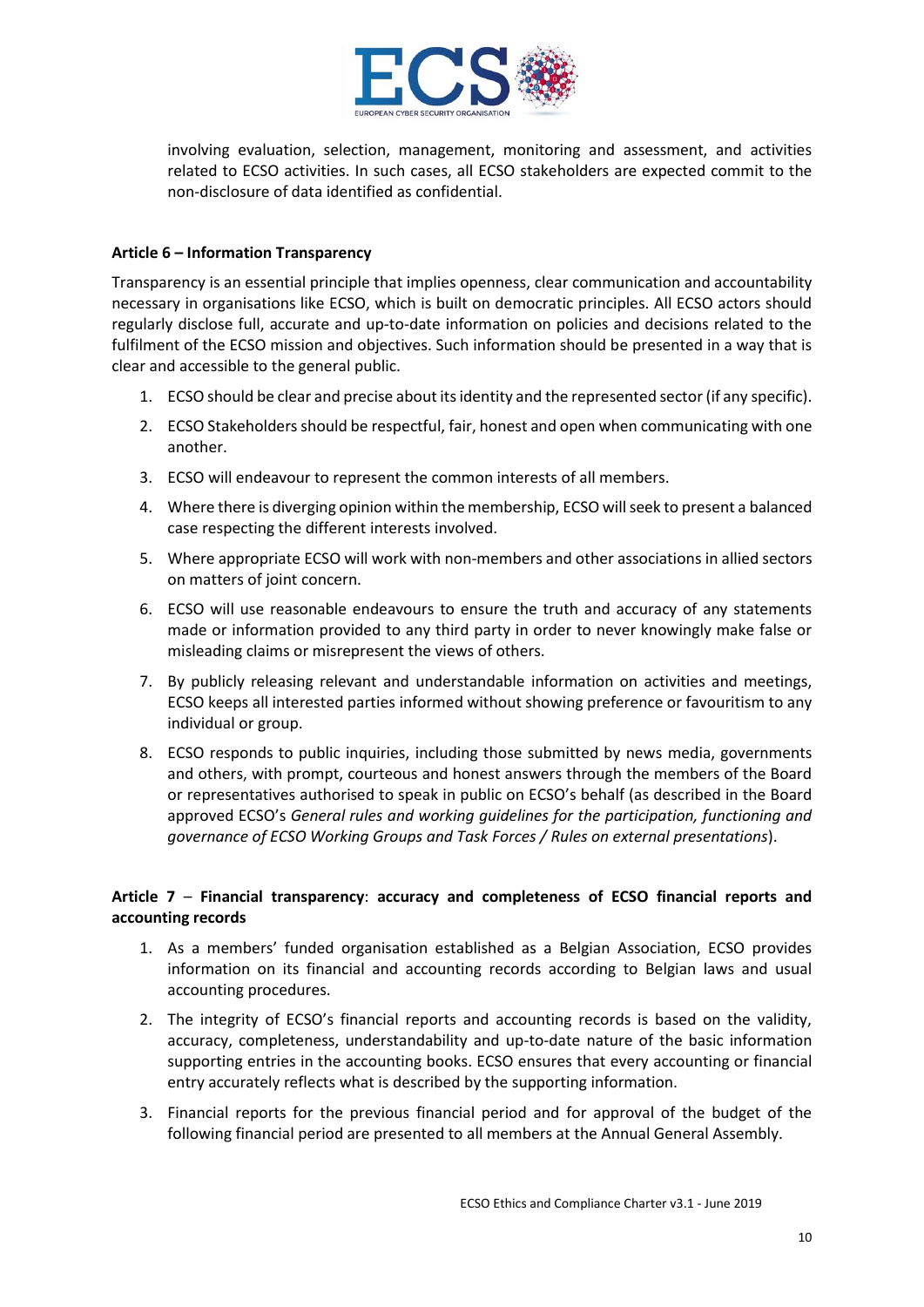

4. General financial updates are presented at each Board of Directors following discussions with the Financial Committee. A more detailed update on the budget forecast is presented at least at the December Board.

#### **Article 8** – **Ethics of communication**

- Rules for use of ECSO logo have been definition by the Communication Task Force and approved (version 1.0) by the ECSO Board on March 20<sup>th</sup> 2019. They are reported here in Annex II.
- The following rules for sponsoring are have been initially discussed by the Communication Task Force and presented at the ECSO Board on 19<sup>th</sup> September 2018.

Allowed sponsorship framework:

- Multilateral co-sponsorships, involving more than two ECSO members
- Limited sponsorships, allowing no more than three events to be sponsored per year
- No event is sponsored/created without ECSO approval
- Sponsorship initiatives to be approved by ECSO Board of Directors

No sponsorship allowed: General Assembly (GA), Extraordinatry GA, ECSO high-level events

- ECSO representatives should not denigrate the Association, its members, its Secretariat or the work of the Association in public meetings (complementing Art 5.5).

#### **Article 9 – Competition Law and Confidentiality Requirements**

#### **A) ECSO Secretariat**

- **1.** ECSO Secretariat personnel is aware of EU competition Law ("Competition Law") and conduct their activities in full compliance with it.
- **2.** ECSO Secretariat personnel must guarantee that each category of meetings<sup>4</sup> is regulated by the rules presented in the Statutes, Bylaws and/or the ECSO WG general rules and working guidelines.
- **3.** ECSO Secretariat personnel must also make sure that:
- **-** A written agenda is circulated in advance of any meeting and that the meeting is strictly complying with;
- **-** The detailed minutes of any meeting are faithfully recorded and distributed;
- **-** During any meeting, the information shared between ECSO members (such as, but not limited to, information related to R&D and innovation, exchange of opinion or experience, assessment of the overall economic situation in the sectors of cybersecurity, results of benchmarks, surveys, statistics and studies in an aggregate format):

ECSO Ethics and Compliance Charter v3.1 - June 2019

<sup>4</sup> The categories of meetings are: General Assemblies, Boards of Directors; Committees of Directors (Strategy Committee, Financial Committee); NAPAC, Users' Committee Working Groups and Task Forces.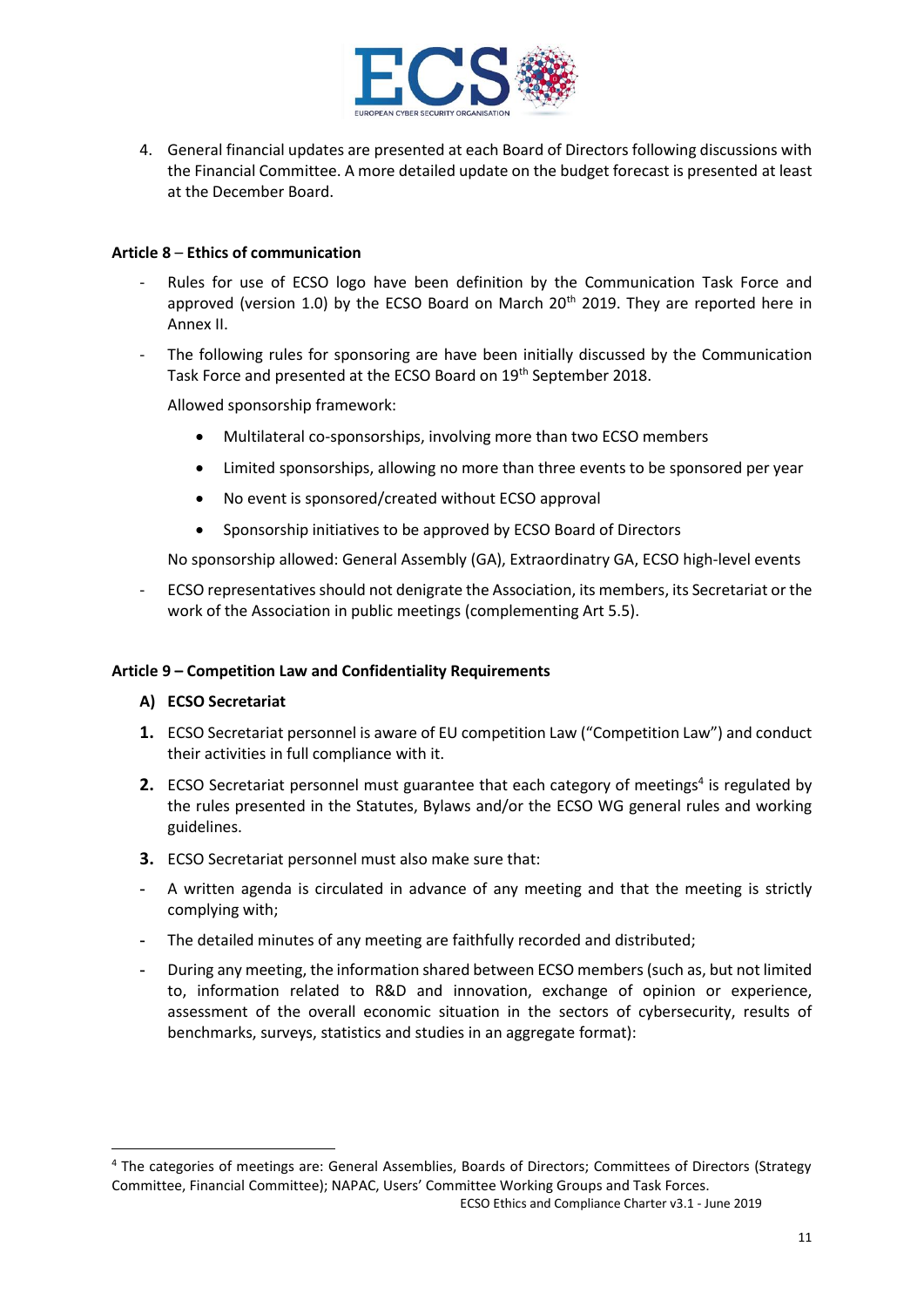

- **-** do not contain any confidential information and/or data considered sensitive under Competition Law<sup>5</sup> and/or subject to Confidentiality requirements and/or allow the identification of such information and/or data; and
- **-** do not result in agreements among themselves prohibited by Competition Law;
- **-** do not result in coordinated conduct by ECSO members prohibited by Competition Law.
- **-** Any spontaneous remarks and suggestions that could lead to a request for a specific joint market conduct by ECSO members are avoided at any occasion;
- **-** The compliance with Competition Law of recommendations from ECSO have been evaluated prior to be issued.
- **-** The entrance and the termination of ECSO membership are evaluated under transparent conditions.

## **B) Representatives of ECSO members**

- **1.** The representatives of ECSO members are aware of Competition Law and conduct their activities in full compliance with it.
- **2.** The representatives of ECSO members:
- **-** Limit their discussions and decisions at meetings to the topics listed on the agenda;
- **-** Seek for appropriate guiding advice of the competent ECSO Secretariat manager in case of doubt on the nature of any item/discussions;
- **-** Do not engage during their meetings in agreements among themselves on any topic which may infringe Competition Law<sup>6</sup>. For the sake of completeness, it is worth noting that competition Law could be infringed also through informal agreements made outside the ECSO meetings (*e.g*., during the coffee break, at lunch time);
- **-** Do not exchange any confidential information and/or data considered sensitive under Competition Law<sup>7</sup> and/or subject to confidentiality requirements and/or allow the identification of such information and/or data. For the sake of completeness, it is worth noting that competition Law could be infringed also through an informal exchange of confidential information and/or data considered sensitive under Competition Law made outside the ECSO meetings (*e.g*., during the coffee break, at lunch time);
- **-** Can ask before any meeting and/or before providing ECSO Secretariat and/or other representative of ECSO members with any information and/or data - for the application of confidentiality requirements according to which the exchange of information and/or data

<sup>5</sup> Information and/or data sensitive under Competition Law are for example: individual company prices, market shared, cost factors, business strategy, future plans, business plan, conditions of proposals to be submitted in order to participate to tenders on the market.

<sup>&</sup>lt;sup>6</sup> Such as, but not limited to, price fixing, allocation of market, allocation of participation to tenders, boycotting of any competitors.

<sup>7</sup> Information and/or data sensitive under Competition Law are for example: individual company prices, market shared, cost factors, business strategy, future plans, business plan, conditions of proposals to be submitted in order to participate to tenders on the market.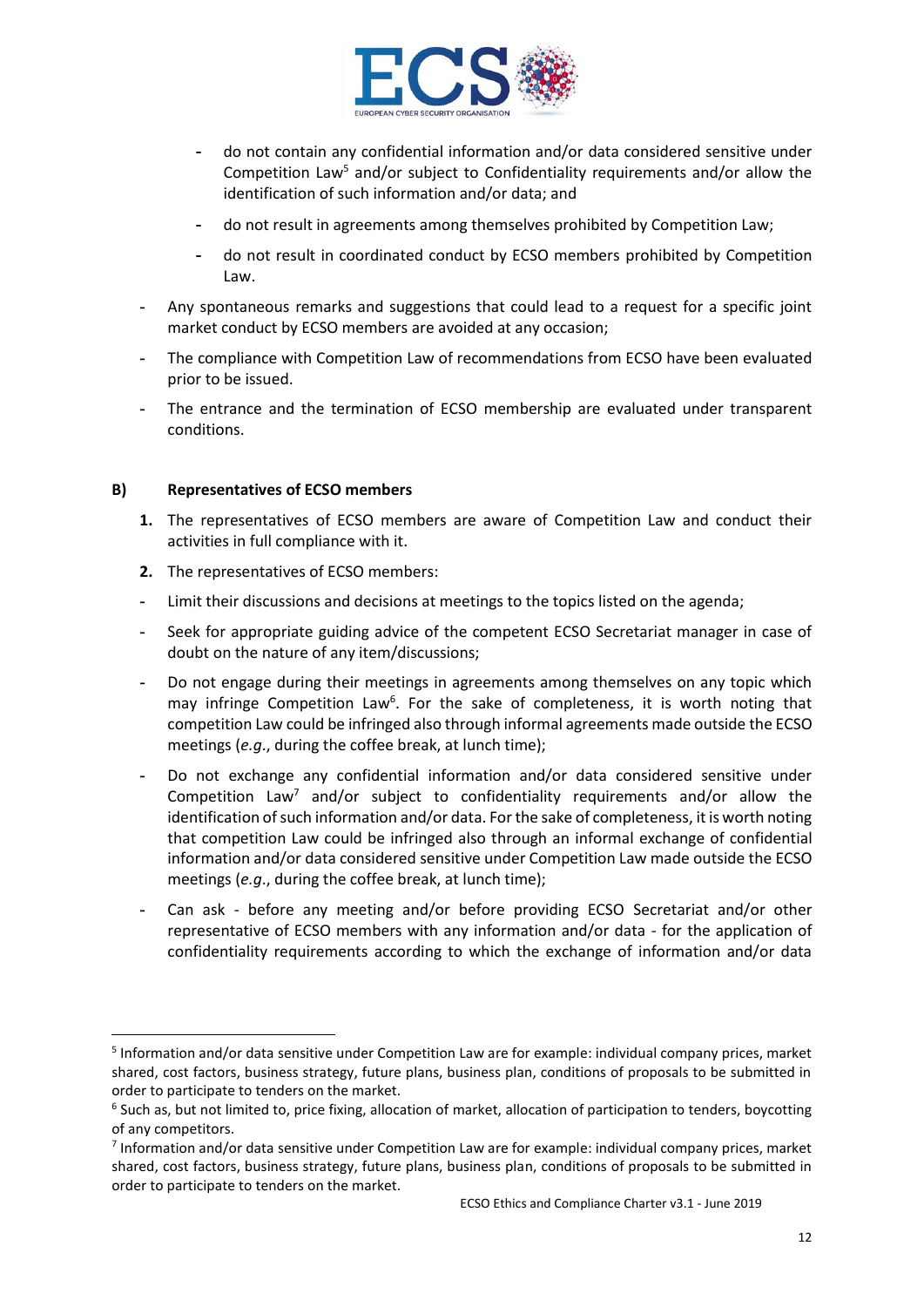

(even not considered sensitive under Competition Law<sup>8</sup>) would be regulated by the following Sharing Levels:

- **i)** Red information restricted to ECSO members;
- **ii)** Amber information restricted to representatives of ECSO members formally authorized to participate to meetings and ECSO Secretariat;
- **iii)** Green information which can be shared with external entities but not published on web sites;
- **iv)** White information which can be shared with external entities and published on web sites.

#### **Article 10 – Application of the Code**

- 1. The Chairperson of ECSO, assisted by the Ethics & Compliance sub-committee, shall ensure the proper application of this Code of Conduct.
- 2. ECSO Stakeholders shall inform the Chairperson of ECSO or the ECSO Secretary General in a timely manner if they have doubts with regard to the application of this Code before acting on the matter relating to which the doubts arise.
- 3. In case of an infringement of this Code of Conduct which does not warrant a referral to the Court of Justice, the Board of Directors may decide, taking into account the opinion of the Ethics & Compliance sub-committee and on proposal of the Chairperson, to express a reprimand in the full respect of the association Statutes and Bylaws.
- 4. The Ethics & Compliance sub-committee shall report annually during the General Assembly on the application of this Code of Conduct.

#### **Article 11 - Entry into force**

- 1. The present Integrity Principles, the description of the Ethics & Compliance (E&C) subcommittee of the Financial Committee and The Code of Ethics & Compliance shall be reviewed and validated by the Board of Directors also for conformity with ECSO Statutes & Bylaws. They should be updated from time to time, when needed.
- 2. They will enter into force on after formal vote by the Board of Directors.

<sup>&</sup>lt;sup>8</sup> The compliance with Competition Law must be respected in any event, whether or not Confidentiality Requirements apply.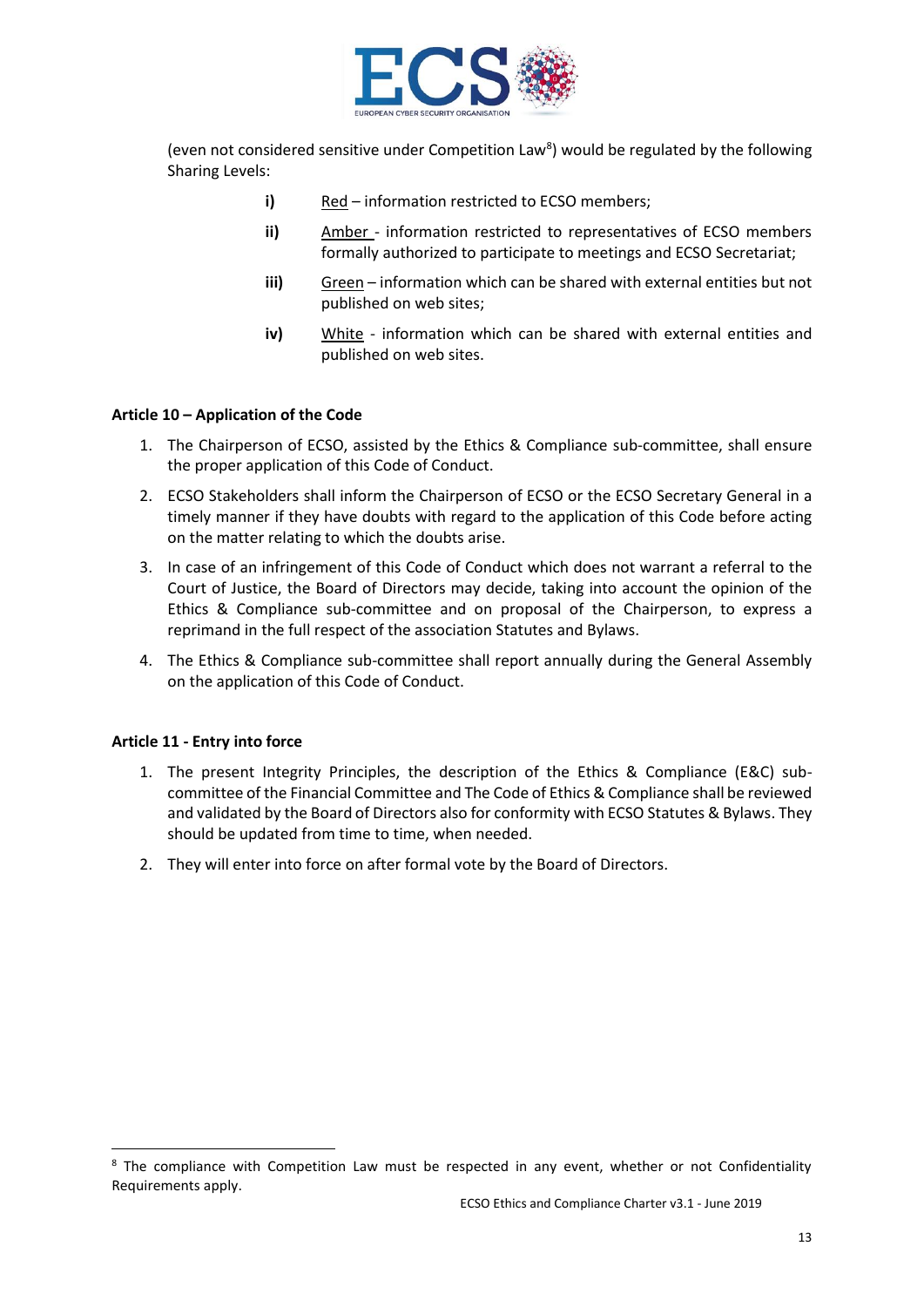

## **ANNEX I**

# **REMINDER OF ECSO BYLAWS ARTICLES CONCERNING COMPETITION LAW AND CONFIDENTIALITY ISSUES**

#### **13 ASSOCIATION MEETINGS**

- 13.1 The Association's personnel (the Secretariat) is responsible for issuing official invitations in a timely manner for meetings organised by or in the name of or otherwise taking place within the framework of the Association including, but not limited to workshops, conferences and workgroup meetings ("ECSO Meetings"). Along with the invitation there should be an agenda that is as detailed as possible.
- 13.2 The Association's personnel is responsible for ensuring that agendas, minutes, and other documents relating to ECSO Meetings are clearly and unmistakably worded and do not contain any items that are in conflict with competition law. In cases of doubt the ECSO Secretary General is available to effect clarification or correction.
- 13.3 Any ECSO Meeting should, if possible occur in the presence of at least one member of the Association's personnel or of any other delegate person to provide support and assure formal and correct meeting procedures. Chairs are obliged to make sure that minutes are respectful of the discussions hold during the meeting and are done / distributed in due time. For this, the Chairs can ask the Association's personnel to compile correct, complete, and precise minutes of any ECSO Meeting including the decisions taken thereby. Minutes shall be dispatched promptly to all participants.
- 13.4 When the minutes have been received participants are responsible for checking them for correct reporting of the meeting and the decisions taken thereby. If the minutes are not considered as complete or correct, particularly with regard to competition law, participants are responsible for immediately advising the Association thereof and asking for corrections.

#### **SECTION IV: CONFIDENTIALITY**

#### **14 CONFIDENTIALITY AND EXCHANGE OF INFORMATION**

All Members agree that the cooperation in this Association in general does not require the exchange of confidential information. Therefore in principle, no confidential information will be exchanged in the framework of the operations of the Association and its governance bodies. Insofar the exchange of confidential information is nevertheless deemed necessary in the future the following shall apply:

14.1 Confidential Information shall be defined as all information exchanged in the framework of the operations of the Association and its governance bodies (1) which one Member receives from another Member and which has been marked as confidential ("Confidential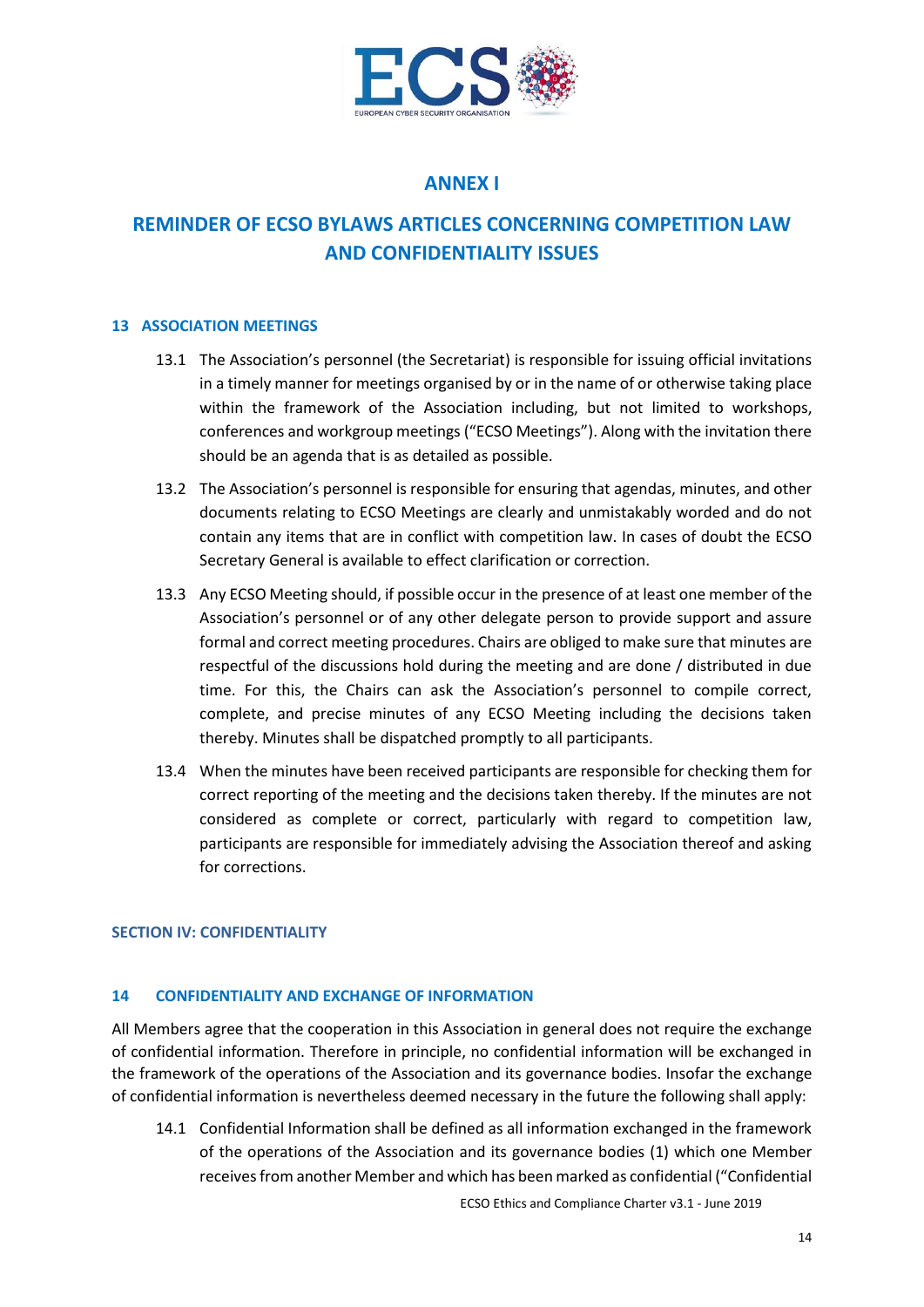

Information") or (2) if disclosed orally, was identified as confidential at the time of such disclosure and confirmed as confidential in writing within thirty (30) days after disclosure.

- 14.2 All Members are bound to apply for the security of Confidential Information of the Association and its Members at least the same degree of care as it applies for the security of its own Confidential Information (but in any case shall apply not less than reasonable care). They agree, that all Confidential Information shall not be used other than for the purpose of the Association; and shall not be disclosed to any third party except its employees who have a need to know, and employees of any legal entity that it Controls, Controls it, or with which it is under common Control, who have a need to know (Control means to own or control, directly or indirectly, over 50% of voting shares), without the prior written consent of the disclosing Member, except if required to do so by law or by an order of any court of competent jurisdiction.
- 14.3 The disclosing Member may propose before a meeting of the ECSO that all Members attending the meeting may decide as first agenda item that this meeting shall be regarded as confidential. In this case first minutes marked as confidential ("Confidential Minutes") shall be written notifying all Confidential Information exchanged or created during the meeting. These Confidential Minutes will only be sent to the Member representatives present at the respective meeting. Within thirty (30) days of publication of the Confidential Minutes, each Member present at the respective meeting shall have the chance to add and inform the other present Members in written form about such additional information it wants to be regarded as Confidential Information. Additionally, in this specific case all Members will receive only after the period mentioned in the sentence before a second version of the Minutes with all the issues discussed at the meeting and not containing any Confidential Information.
- 14.4 Provided that the receiving Member and its employees do not disclose Confidential Information and, without implying or granting any license under any patent and copyright of the disclosing Member and its employees, the receiving Member and its employees shall not be in breach of their obligations in the event of any unintentional use, of any idea, concept, know-how or technique contained in the disclosing Member's Confidential Information unintentionally retained in the unaided memories of any employee of the receiving Member and its employees who has had legitimate access to the Confidential Information.
- 14.5 The above restrictions will not apply to any Confidential Information which (a) is rightfully known or is in the rightful possession of the receiving Member as of the date of its disclosure by the disclosing member; or (b) is in the public domain or generally distributed or made available to others, through no fault of the receiving Member; or (c) lawfully becomes known or available to the receiving Member from third parties; or (d) is required by law to be disclosed by the receiving Member; provided that the receiving Member promptly notifies the other Member and takes reasonable steps to limit such disclosure permissible under law; or (e) is independently developed by any employee or agent of the receiving Member who has not had access to and/or been informed of the information in question.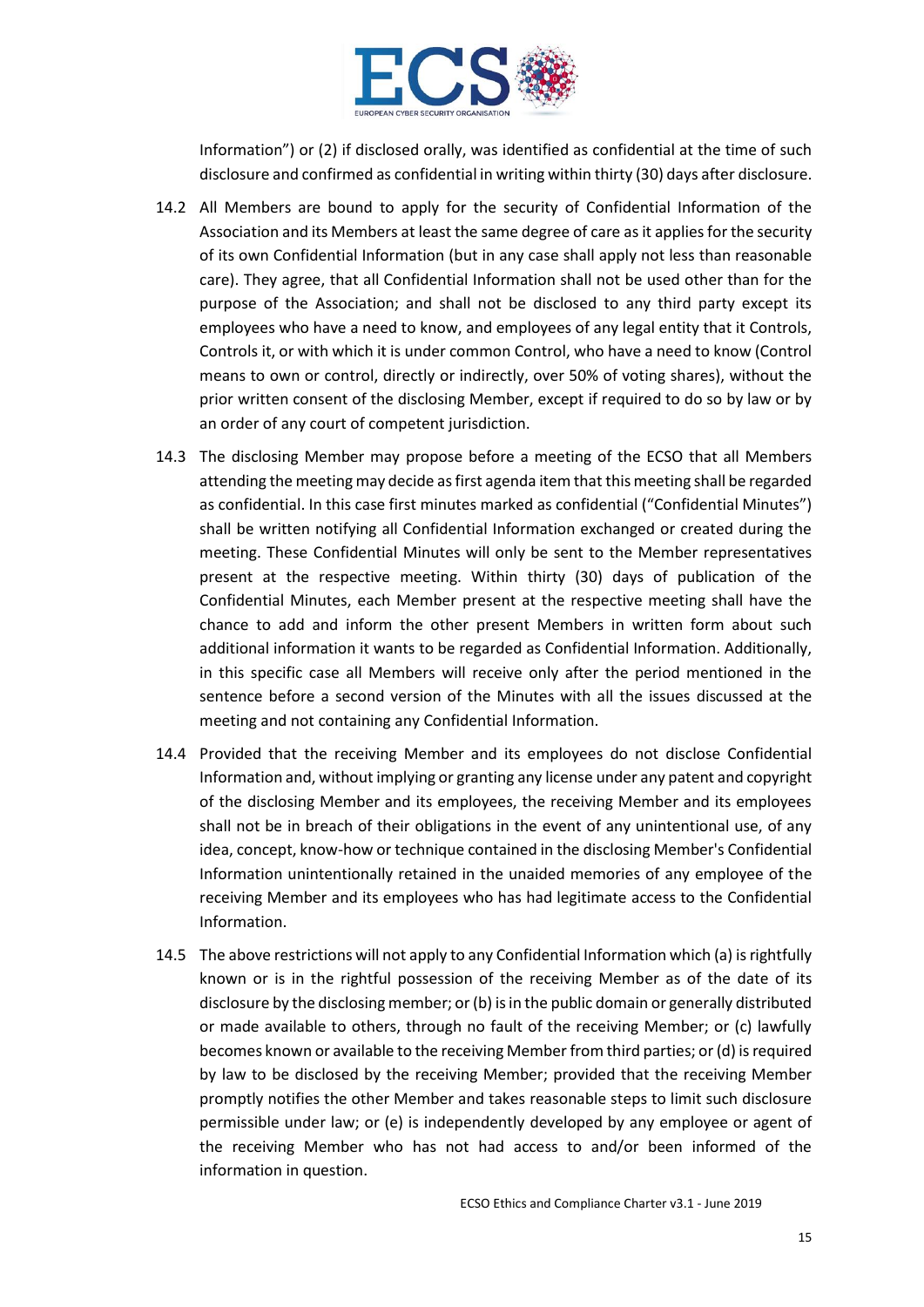

- 14.6 These obligations remain for a period of five years from the date of disclosure.
- 14.7 Within the Association and at ECSO Meetings information about the following topics may generally be exchanged without infringing competition laws:
	- (a) Information about Members' general market trends, or information in respect of the whole range of products, or of other aggregate business units, where it is presumed that no conclusions can be drawn to a particular product's market position.
	- (b) General cyclical economic data.
	- (c) Current legislative projects and their impact on the Members as a whole.
	- (d) Discussions about the Association's lobby activities.
	- (e) Benchmarking activities.
	- (f) Generating a survey of the relevant industrial sector.
	- (g) Freely accessible data (e. g. from the internet or from business reports published by Member companies).
- 14.8 Within the Association and in the course of an ECSO Meeting, Members shall not exchange any competitively sensitive information. Information is deemed to be competitively sensitive when, should it become known to competitors, it would grant the latter a competitive advantage on the market and violate competition laws and secrecy in competition. Competitively sensitive information excludes – information that has already been made public); accessible data (e.g. labour cost in a specific geographical area, order of magnitude price of a security component in a given sector, etc.); information which has already been shared by Members within the frame of competition law infringement-free agreed schemes.
- 14.9 The following information could be considered as being competitively sensitive and should be avoided in ECSO discussions and documents:
	- (a) A Member's strategy on the market, (e.g., attitude towards content/duration of agreements, strategic goals, market expertise, etc.).
	- (b) Trade secrets and other proprietary information.
	- (c) Costs.
	- (d) Prices (including price elements, discounts, rebates and reductions) and pricing policies.
	- (e) Marketing plans.
	- (f) Customer lists and, more generally, customer related information.
	- (g) Capacity (including utilisation rates).
	- (h) Detailed information about profits, profit margin, market shares, and intended investments, as far as this information is not publicly available.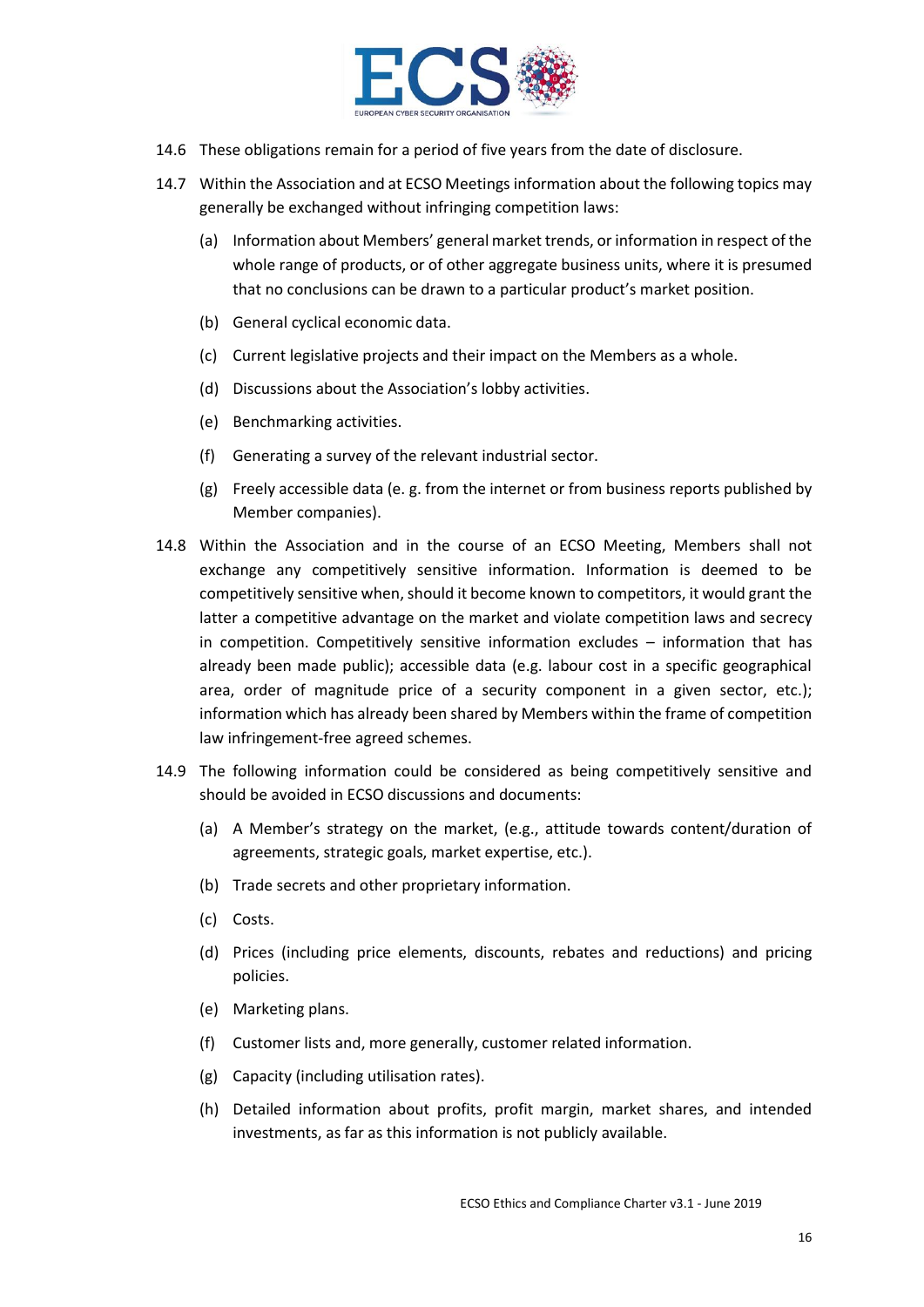

- 14.10 The above mentioned information is not deemed to be competitively sensitive in the following cases:
	- (a) The information is in the public domain (i.e. general knowledge of the public, or, at least, of the specific business stakeholders).
	- (b) The information is anonymous (i.e. aggregated, so that it is impossible to allocate the information to specific market players).

#### **15 MARKET INFORMATION**

- 15.1 Market information systems and other statistics that use Member's data whether managed officially by the Association or another independent institution, are only to be used for publishing anonymised, non-identifiable, aggregate overall data unless specifically authorised by the relevant Members.
- 15.2 The Association shall constantly take care that market information systems managed by the Association comply with legal requirements.
- 15.3 Non-anonymised data relating to individual Members must not be disclosed without that Member's express authorisation.
- 15.4 The Association is responsible for ensuring that no position paper or press release contains a wording that, intentionally or unintentionally, could suggest an arrangement or a uniform conduct.
- 15.5 Position papers or press releases should have an objective reporting about the market's situation and development, and, when possible, present alternative solutions without preferring a certain one.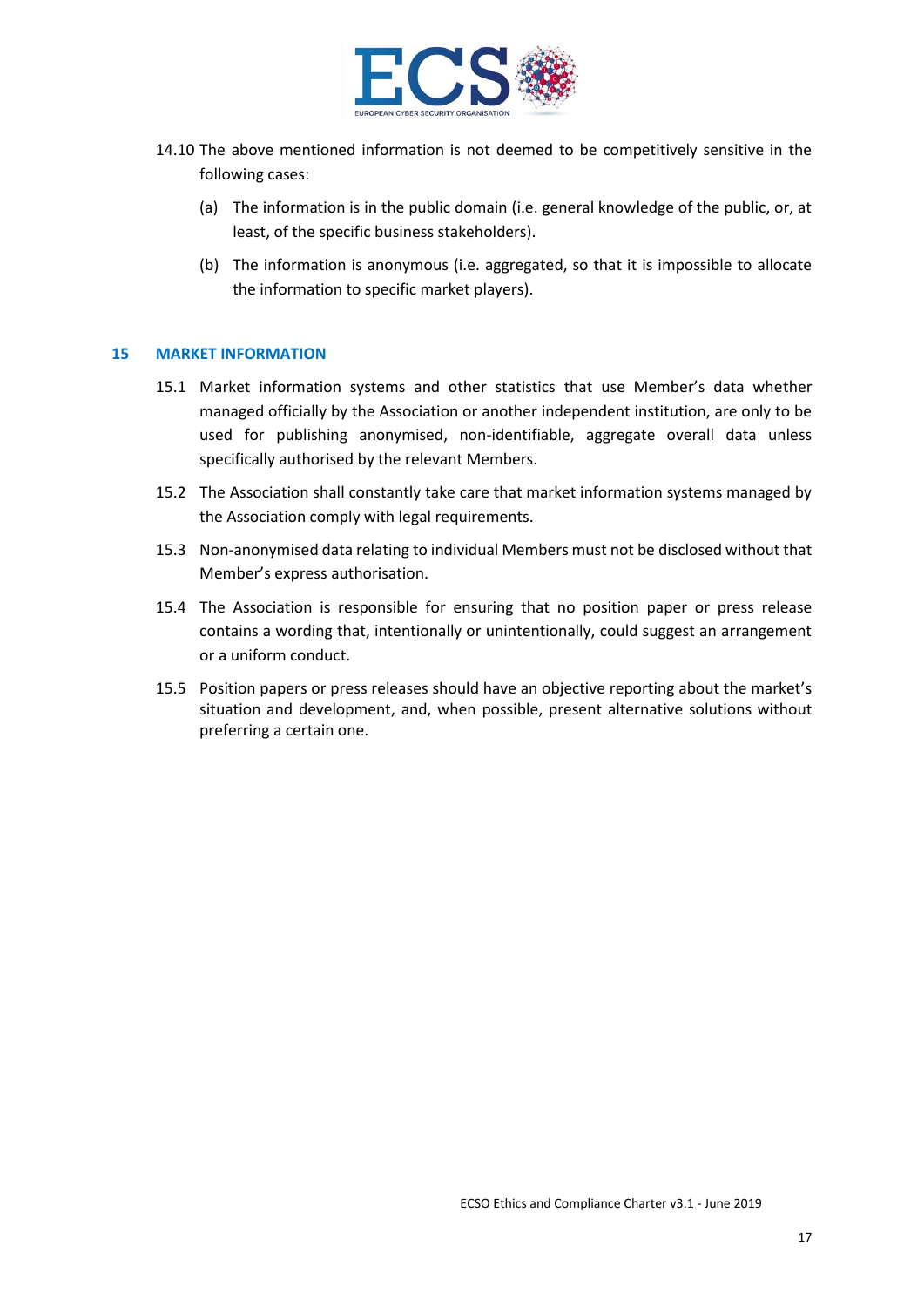

## **ANNEX II**

## **Terms of use of the ECSO logo**

The use of the ECSO logo is subject to the agreement of these terms:

- 1. ECSO is the sole owner of the ECSO logo. Your use of the logo acknowledges ECSO' ownership of the logo.
- 2. ECSO reserves the right to take action against any use of the logo that does not conform to any of the conditions herein, or that infringes any intellectual property or other rights of ECSO or violates applicable law. All use of or goodwill associated with the logo will convey to the benefit of ECSO.
- 3. Use of the logo by non-ECSO members should be done within the scope of the previously established partnership agreement.
- 4. Use of the logo by ECSO members must be done only when / if the member has duly paid its yearly membership fee to ECSO asbl.
- 5. Use of the logo does not indicate or create any endorsement, approval, sponsorship or affiliation of or with your website by ECSO.
- 6. The logo is provided without warranties of any kind, express or implied, including without limitation, warranties of title of non- infringement. Use of the logo is solely at your own risk.
- 7. ECSO hereby grants you a license to use the logo, provided that you agree:
	- a) The logo will be used solely in the context of an established partnership agreement, following the terms of this agreement, and / or by Members of ECSO having paid their yearly membership fee to the ECSO asbl.
	- b) The logo will always be linked to the ECSO website and the link will always be an active link.
	- c) The logo will always stand alone and will not be combined with any other graphical elements.
	- d) The logo will not be altered in any manner including its size, proportions, font, design, arrangement, colours or elements or animated, morphed or otherwise distorted in perspective or appearance.
	- e) The logo will not appear more prominently than your personal, company, product or service website name.
	- f) The logo will be displayed in a positive manner and will not be used in any way that adversely affects ECSO.
	- g) You will not transfer, assign, sell, reproduce, distribute or otherwise exploit your link to us or your use of our logo.